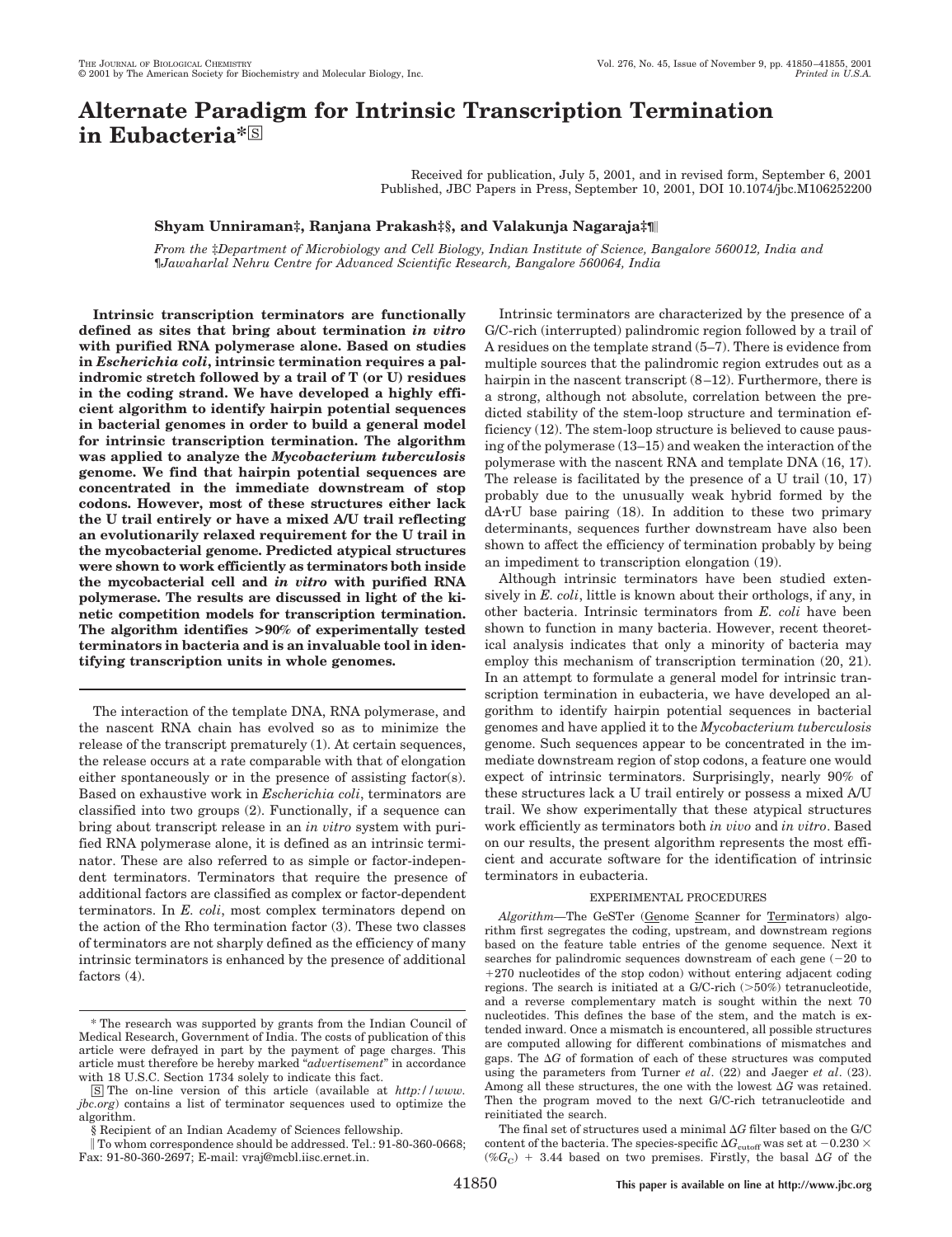downstream region (20) is strongly correlated with the G/C content of the genome. Secondly, the algorithm should identify preferentially structures in the downstream rather than in the upstream region. The optimized cutoff value for  $\Delta G$  was derived by iteratively weighing down  $\Delta G_{\rm downstream}$  so as to maximize the likelihood of identifying only downstream and not upstream structures. Under these constraints, the algorithm detects 10-fold or more structures in the downstream region compared with the upstream region. Furthermore, the distribution with respect to the stop codon shows a characteristic peak indicating a non-randomness in the distribution of structures. To further substantiate the statistical significance of this peak, a *t* test was performed to compare the average around the peak and that of a region that shows a background level of occurrence of structures  $-190-200$  nucleotides downstream of the stop codon. The *p* value of the *t* tests for each genome is listed in Table I.

With the final parameters, the algorithm identified more than 90% of all experimentally shown terminators in different bacteria (29–32). This corresponds to a false negative rate of  $<$ 10% and a false positive rate that varies between 5 and 10% in different genomes. All the putative terminators are classified based on the presence of a U trail as well as the position of adjacent structures (described below). The distribution of the structures is also analyzed and represented graphically. In the case of genes that are followed by multiple structures, the best candidate is identified again based on the lowest  $\Delta G$  value. The program is available on request from the authors.

The whole genome sequences used for the present analysis are as follows, *Bacillus subtilis* (AL009126), *E. coli* K12 (U00096), *Mycobacterium leprae* (AL450380), *M. tuberculosis* H37Rv (AL123456), *Neisseria meningitidis* MC58 (AE002098), and *Xylella fastidiosa* (AE003849). The accession numbers of the GenBank<sup>TM</sup> entries are denoted in parentheses.

*Bacterial Strains and Plasmids—E. coli* strain DH10B was used for all cloning experiments, and *M. smegmatis* mc<sup>2</sup>155 was used as the mycobacterial host for all *in vivo* assays for termination. The *M. tuberculosis* strain H37Ra was used to isolate genomic DNA. The *E. coli* cells were grown in Luria-Bertani medium whereas the *M. smegmatis* cells were grown as described in Ref. 24. Kanamycin was added at  $35 \mu g/ml$ where appropriate.

The termination selection series of vectors (pTER) was generated by cloning various promoter fragments into the *E. coli*-mycobacterial promoter selection shuttle vector pSD7 (25). All of them contain different fragments encompassing the *M. smegmatis gyr* promoter and retain a unique *Bam*HI site only downstream of the promoter. pTER1 harbors a  $257\mbox{-}bp^{\mbox{-}}$  fragment whereas pTER5 harbors a<br>  $317\mbox{-}bp$  fragment. pTER7 harbors a 2.5-kb fragment, which includes the 5' half of the *gyrB* gene (26). An internal *Bsr*GI site was filled to disrupt the reading frame and cause premature translation termination in  $pTER7\Delta$ .

The putative terminators downstream of *tuf* and *Rv1324* were PCRamplified from *M. tuberculosis* genomic DNA using primers 5-ACCA-GGATCCTCAAGTAGGTCTAC-3 and 5-CGGAGGATCCATGTCAGC-GTAG-3 and 5-CGGCGGATCCTCGCCAACGCG-3 and 5-GAACGG-ATCCCCCGGGTTGTCGTAG-3, respectively. The putative terminator downstream of the *M. smegmatis gyrA* gene was amplified from the pMN1Bg (26) clone using primers 5-CCGAGATCTACGCGAGCGAGT-TG-3' and 5'-GCGGGATCCCCCGGGGCGCGTCGG-3'. All PCR products were cloned at the *Bam*HI site in the termination vector after digestion with *Bam*HI alone or with *Bgl*II as required.

*Analysis of Termination in Vivo—M. smegmatis* cells harboring various constructs were grown to midlog phase  $(1 A_{600})$ , harvested, washed, and resuspended in 100 mM Tris-HCl (pH 8.0). Cells were disrupted by sonication, and the extracts were recovered by centrifugation. An appropriate dilution was assessed for specific CAT activity as described before (27). All results were normalized to the activity of the equivalent promoter construct.

*Analysis of Termination in Vitro—M. smegmatis* RNA polymerase holoenzyme was purified as described before (28) with certain modifications. Briefly, the holoenzyme was enriched by polyethyleneimine and ammonium sulfate precipitation and purified through Superdex 200 followed by a DNA-cellulose column. Fractions were assessed for their ability to bind to a fragment encompassing the *M. smegmatis gyr* promoter.

Fragments containing the promoter with putative terminator regions were PCR-amplified using an appropriate primer downstream of the terminator with a vector-specific forward primer (25). The gel-purified fragments were used as templates for runoff transcription assays. RNA polymerase was incubated with 1  $\mu$ g of template DNA for 10 min at 4 °C in 50 mM Tris-HCl (pH 8.0), 3 mM magnesium acetate, 100  $\mu$ M EDTA, 100  $\mu$ M dithiothreitol, 50 mM potassium chloride, 50 mg/ml bovine serum albumin, and 5% glycerol. The reaction was started by adding NTPs (final concentrations of 100  $\mu$ M ATP, CTP, and GTP, 0.4  $\mu$ M UTP, and  $1 \mu$ Ci of [ $\alpha$ -<sup>32</sup>P]UTP) and shifting to 37 °C. After 1 min, the reaction was supplemented with UTP (final concentration of 100  $\mu$ M) and heparin (final concentration of 150  $\mu$ g/ml). Reactions were stopped by the addition of equal volumes of formamide containing 0.025% bromphenol blue and 0.025% xylene cyanol and resolved on an 8% denaturing polyacrylamide gel. The reactions were visualized and quantitated by phosphorimaging (Fujifilm). The termination efficiency (TE) was calculated as follows.

For single structures,  $TE = 100 \times TP/(RO + TP)$  where TP is the amount of terminated product and RO is the amount of runoff transcript. For total termination efficiency of the tandem structures, TE =  $100 \times (TP_1 + TP_2)/(RO + TP_1 + TP_2)$  where  $TP_1$  and  $TP_2$  are the amounts of product terminated downstream of the first and second structures, respectively.

For the first structure present in tandem,  $TE = 100 \times TP_1/(RO + TP_1)$  $+$  TP<sub>2</sub>). For the second structure present in tandem, TE = 100  $\times$  $TP_2/(RO + TP_1 + TP_2).$ 

### RESULTS

*Algorithm—*To delineate the elements involved in intrinsic transcription termination conserved in all bacteria, we have developed the GeSTer algorithm that identifies and classifies structures based on the trailing nucleotides and the position of adjacent structures. The algorithm identifies hairpin structures using the following parameters, a stem length ranging from 4 to 20 nucleotides with a loop of 3 to 10 nucleotides with a maximum of 3 unpaired nucleotides in the form of gaps or mismatches. These parameters are based on the qualitative assessment of all known terminators from different bacteria (29–32). The list of terminators compiled from previous literature has been provided as Supplemental Material. –20 to +270 nucleotides around the stop codon for each gene were searched, without entering adjacent coding regions. In the case of overlapping structures, the one with the lower  $\Delta G$  was retained. Finally, structures were filtered using a minimal  $\Delta G$  requirement based on the G/C content of the genome. With these parameters, the algorithm identified more than 90% of all experimentally shown terminators in different bacteria (29– 32, Supplemental Material). Structures were classified as follows:  $(a)$  *E. coli* type/L-shaped, those with  $>3$  U residues present in the 10 nucleotides trailing the structure; (b) *Mycobacterium* type/I-shaped, those with 3 or fewer U residues in the trail; (*c*) V-shaped, structures that are immediately followed (or preceded) by another structure; (*d*) Tandem/Ushaped, multiple structures that are present downstream of a single gene; and (*e*) Convergent/X-shaped, structures present between adjacent convergently oriented genes. It should be noted that all structures, other than the L-shaped ones, are symmetric and could potentially work in either orientation.

*Whole Genome Analysis—*When structures identified by the program were compiled, we found that there was a preponderance of hairpin potential sequences within 50 nucleotides downstream of the stop codon in bacterial genomes (Table I, Fig. 1), a characteristic one would expect of transcription terminators. In a few species either the L-shaped (*B. subtilis* and *N. meningitidis* in Table I) or I-shaped structures (*M. tuberculosis* and *M. leprae* in Table I) predominate. However, in many cases, these two classes constitute significant fractions of the structures identified (*E. coli* and *X. fastidiosa* in Table I).

A detailed analysis of *M. tuberculosis* and *E. coli* genomes revealed many interesting features. Firstly, the algorithm detects putative terminators downstream of 20–40% of genes. This is probably due to the operonic arrangement of many

<sup>&</sup>lt;sup>1</sup> The abbreviations used are: bp, base pair(s); kb, kilobase(s); PCR, polymerase chain reaction; CAT, chloramphenicol acetyltransferase; TE, termination efficiency.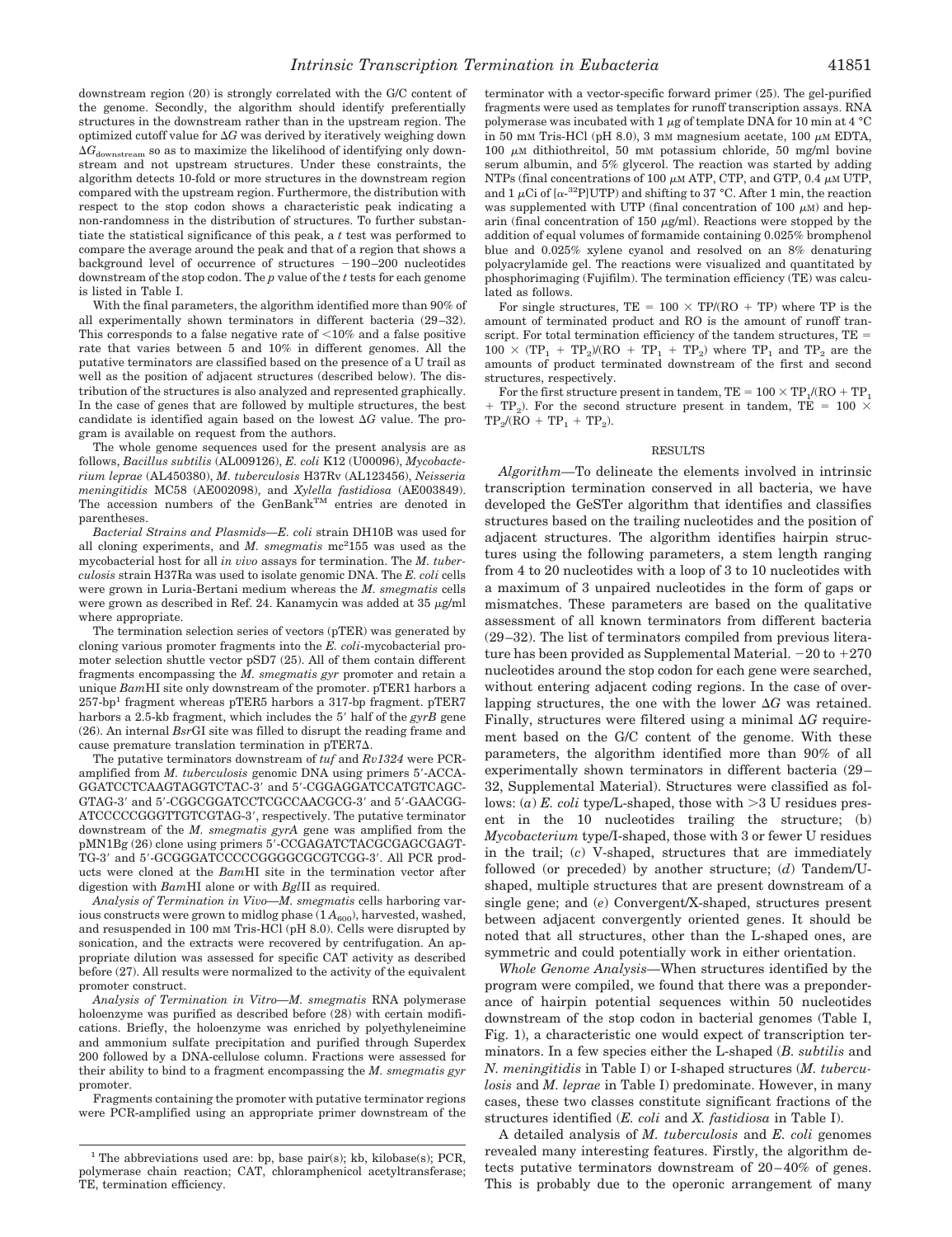| TABLE I                                                     |  |  |  |  |  |
|-------------------------------------------------------------|--|--|--|--|--|
| Representative whole genome analysis of bacterial sequences |  |  |  |  |  |

| <b>Species</b>  | Genome  | Genes | All  |      |     |         |    |     | Peak  | $p$ value <sup><math>a</math></sup> |
|-----------------|---------|-------|------|------|-----|---------|----|-----|-------|-------------------------------------|
| B. subtilis     | 4214814 | 4218  | 1608 | 1422 | 186 | $104\,$ |    | 153 | $+21$ | 0.0023                              |
| E. coli         | 4639221 | 4397  | '734 | 918  | 816 | 256     | 13 | 139 | $+21$ | 0.0004                              |
| M. leprae       | 3268203 | 1653  | 342  | 67   | 275 | 20      |    | 2   | $+32$ | 0.0011                              |
| M. tuberculosis | 4411529 | 3970  | 890  | 83   | 807 | 87      |    | 31  | $+37$ | 0.0002                              |
| N. meningitidis | 2272351 | 2096  | 885  | 621  | 264 | 83      |    | 67  | $+33$ | 0.0002                              |
| X. fastidiosa   | 2679306 | 2821  | 481  | 198  | 283 | 31      |    | 23  | $+25$ | 0.0039                              |

*<sup>a</sup> t* test performed as described under "Experimental Procedures."



FIG. 1. **Distribution of terminators in bacterial genomes.** The distribution of all classes of terminators with the stop codon in *E. coli* (*A*) and *M. tuberculosis* (*B*). The distribution of L- and I-shaped terminators is also shown.



FIG. 2. **The termination selection vector series (pTER).** These vectors are *E. coli*-mycobacteria shuttle vectors and have a unique *Bam*HI site between the promoter and the CAT reporter gene. The origins of replication for mycobacteria (oriM) and *E. coli* (oriE) are indicated. The *M. smegmatis gyr* promoter is shown as an *arrow*. Upstream of the reporter system, there are stop codons in all frames.

genes. In addition, some of the other genes may rely on the Rho protein for transcription termination. In agreement with this, a Rho homologue has been identified in the *M. tuberculosis* genome as well. Secondly, there is dramatic concentration of structures about 21 nucleotides downstream of the stop codon in *E. coli* with relatively few structures present in the rest of the downstream region. In *M. tuberculosis*, on the other hand, the structures peak 37 nucleotides downstream of the stop codon with a significant fraction spread throughout the downstream region. Furthermore, as discussed above, *E. coli* shows marginal preference in using L-shaped structures over I-shaped structures whereas *M. tuberculosis* almost exclusively uses I-shaped structures. However, it is noteworthy that irrespective of their frequency of occurrence, the non-L-shaped structures are concentrated at the same position as the Lshaped structure (Fig. 1) indicating that they serve a similar purpose, *i.e.* of transcription termination. Thirdly, a significant portion of the genes employ multiple structures, either V- or U-type, for bringing about termination. Of these the tandem structures are more frequent. For instance, 10% of the putative terminators in *M. tuberculosis* and 15% in *E. coli* are of the U-type. Lastly, few convergently oriented genes use a single structure present in the shared downstream region between them.

*Structures without a U Trail Are Efficient Terminators in M. smegmatis—*Although L-shaped structures function in many species including *E. coli*, the V-shaped structures have been identified previously at least in *Streptomyces* (31). In addition, X-shaped structures function both in *E. coli* (33) and *Streptococcus* (32). Therefore, we decided to test the ability of structures that lack an obvious U trail to bring about transcription termination in mycobacteria. Toward this end, we constructed a mycobacteria-specific termination selection vector (pTER5; Fig. 2) by cloning the *M. smegmatis* gyrase promoter (27) upstream of a CAT reporter gene. A fragment cloned between the promoter and the reporter gene would reduce transcriptional read-through if it were a terminator, thereby leading to chloramphenicol sensitivity and a quantitative decrease in specific CAT activity.

Representative I-shaped terminators were PCR-amplified from the *M. tuberculosis* genome and cloned into the termination vector (see "Experimental Procedures"). The terminator downstream of *tuf* gene harbors an AU-rich trail. When present upstream of the CAT gene, it reduces transcription readthrough by  $\sim$  80% (Fig. 3, *A* and *D*) indicating that a classical U trail as defined in *E. coli* is not essential for transcription termination. Surprisingly, the terminator showed comparable efficiency in the reverse orientation that lacks an appreciable AU-rich trail. To substantiate this observation, we tested the terminator present downstream of *Rv1324* for its ability to bring about transcription termination bidirectionally. This structure is flanked on both sides by G/C-rich stretches. In agreement with the above results, this terminator also functions with comparable efficiency in both orientations (Fig. 3, *B* and *D*). This clearly demonstrates that the U trail is not essential for the functioning of the terminator in mycobacteria. To analyze the termination efficiency of U-shaped structures, we used the putative terminator present downstream of the *gyrA* gene in *M. smegmatis* (Fig. 3*C*). The individual structures here are weaker than the structures tested so far; however, in tan-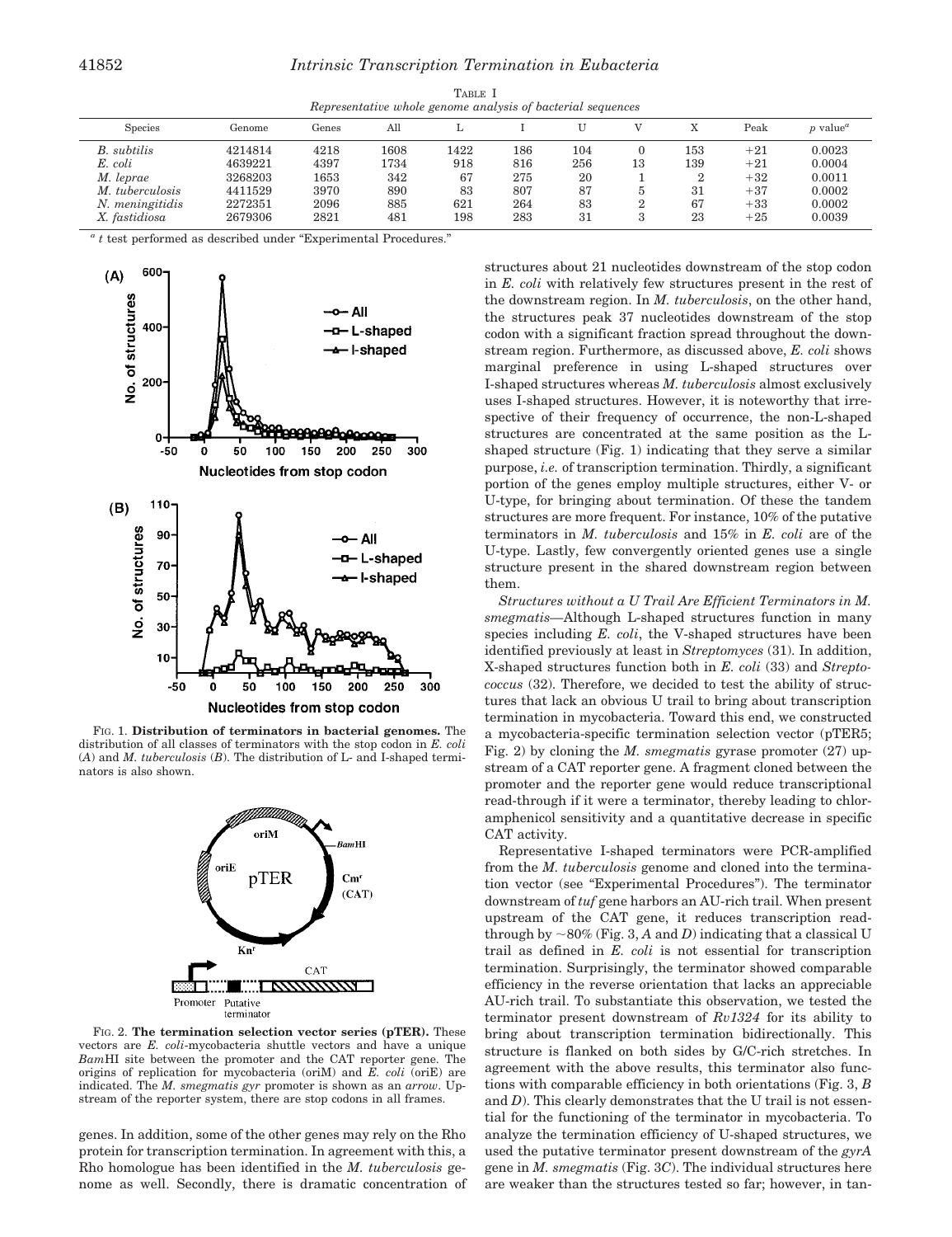**tors in mycobacteria.** Representative terminators with (*A*) or without (*B*) an A/U trail or present in tandem (*C*) identified by the algorithm are shown along with a representative CAT activity indicating a decrease in read-through transcription. All terminators were tested in pTER5 (see "Experimental Procedures" and Fig. 2). *D*, summary of the analysis of read-through transcription. Each value is an average of at least three independent experiments.

FIG. 3. **Different classes of termina-**



dem they show a similar termination efficiency in both orientations (Fig. 3, *C* and *D*). Thus, both I- and U-shaped structures function with high efficacy *in vivo*.

*Terminators Work Only in the Untranslated Region—*In the experiments described so far, the terminators were cloned more than 50 nucleotides downstream of the promoter in the 5 untranslated region. When such a structure was moved closer to the promoter (27 nucleotides downstream), there was no detectable effect on termination efficiency (compare pTER1 and pTER5 in Fig. 4). However, when cloned within the coding region (1.1 kb downstream of the promoter), the structure had no detectable effect on transcription read-through in either orientation (compare pTER7 and pTER5 in Fig. 4). On the other hand, in the same construct, when translation was moved out of frame, leading to a premature stop codon, the structure brings about termination with efficiency comparable with the  $5'$ -untranslated region context (compare pTER7 $\Delta$  and pTER7 in Fig. 4). Thus, terminators appear to be effective only in the non-coding region. The close coupling of transcription and translation in bacteria probably prevents the extrusion of these structures in the RNA in the coding region.

*Terminators Work Efficiently in Vitro—*To ensure that the structures were genuine intrinsic transcription terminators, we analyzed their ability to bring about termination *in vitro* using purified RNA polymerase from *M. smegmatis*. The templates containing the promoter and the various terminators in either orientation were generated as described under "Experimental Procedures." Fig. 5 shows results of a representative *in vitro* transcription termination assay. The majority of the transcript appears to terminate a few nucleotides downstream of the structure in every case. The termination efficiency of these structures is comparable with those obtained *in vivo* (Table II). Furthermore, in agreement with the results obtained in the *in vivo* experiments, all three structures work bidirectionally (compare "Forward" and "Reverse" in Table II). Of particular interest is the tandem terminator in which transcription terminates downstream of each structure. Notably, the first structure encountered by the polymerase  $(t_1)$  in the forward orientation and  $t<sub>2</sub>$  in the reverse orientation) works at low efficiency  $(\sim 45\%,$  Table II). On the other hand, the same structure when encountered second  $(t_2$  in the forward orientation and  $t_1$  in the reverse orientation) shows appreciably higher termination ef-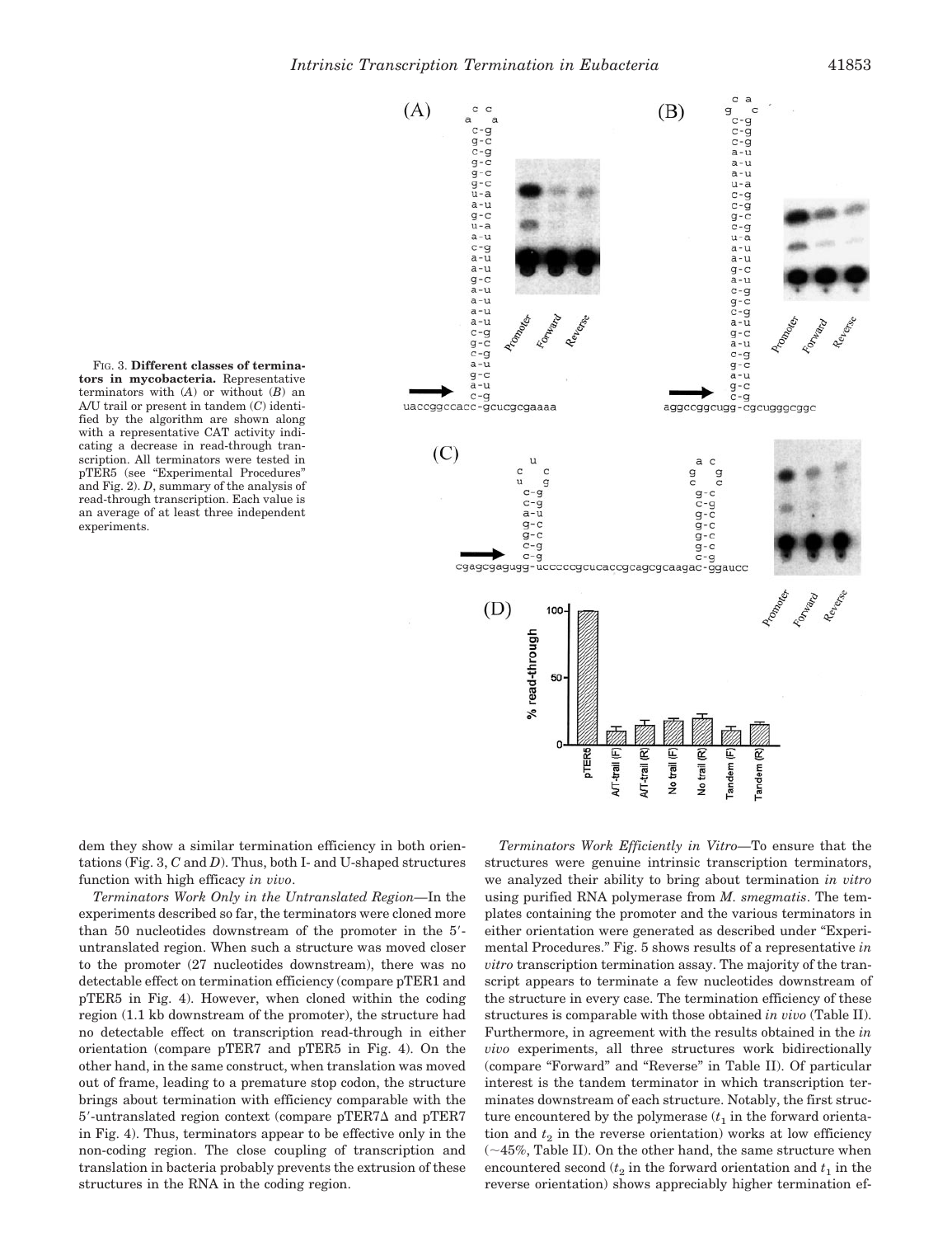

FIG. 4. **Effect of distance from the promoter and translation on termination efficiency.** The terminator from Fig. 2*A* was placed at different distances from the promoter,  $-27$  bp (pTER1), 77 bp (pTER5), and 1.1 kb (pTER7) downstream of the transcription start site. Representative CAT assays and the means obtained from at least three independent experiments is shown. The promoter (*arrow*), terminator (*filled box*), and translated regions (*hatched box*) are indicated.



FIG. 5. *In vitro* **termination assay.** *A*, schematic representation for the assay. Runoff transcription assays were performed with constructs harboring the terminators shown in Fig. 2, in either orientation. The terminators used in the assay are as follows, *tuf* terminator (*B*), *Rv1324* terminator (*C*), and the *gyrA* terminator (*D*). The positions of full-length runoff and terminated (*Term. Prod*.) products are indicated. A sequencing ladder was used as molecular mass marker.

ficiency  $(\sim 70\%$ , Table II), probably due to a slowing down of the polymerase at the first structure. Together the two structures in tandem show an efficiency comparable with the other individual structures that have a longer stem. Thus, in conclusion, structures with long stems  $(27$  bp) function alone efficiently as terminators whereas structures with shorter stems  $( \sim 8 \text{ ho})$ individually form inefficient terminators. However, the cell recruits these shorter structures in tandem where two of them together now constitute a single efficient terminator. This is

TABLE II *Termination efficiency of various structures in vitro*

|                | Termination efficiency $\pm$ S.D. <sup><i>a</i></sup> |                  |  |  |
|----------------|-------------------------------------------------------|------------------|--|--|
| Terminator     | Forward                                               | Reverse          |  |  |
|                |                                                       | $\%$             |  |  |
| AT trail       | $84.4 \pm 3.5$                                        | $82.4 \pm 5.3$   |  |  |
| No trail       | $82.9 \pm 4.1$                                        | $92.0 \pm 3.8$   |  |  |
| Tandem (total) | $82.6 \pm 4.3$                                        | $84.0 \pm 3.5$   |  |  |
| Tandem $(t_1)$ | $43.2 \pm 3.9$                                        | $71.3 \pm 3.7^b$ |  |  |
| Tandem $(t_2)$ | $69.3 \pm 3.3^{b}$                                    | $44.5 \pm 3.0$   |  |  |

 $^a$  Calculated as described under "Experimental Procedures."  $^b$  Efficiency of the second structure is calculated as a percentage of read-through from the first structure.

especially important because the U-shaped structures constitute 10% of the structures in *M. tuberculosis*.

#### **DISCUSSION**

Intrinsic terminators represent an extremely economical mechanism of transcription termination. Earlier attempts to identify intrinsic terminators have, in general, had limited success in bacterial species other than *E. coli* (21, 30, 34, 35). This is probably because they fail to take into account the possibility that secondary structure alone could work as a terminator. As a result, they identify only the L (and possibly the X) subsets of the terminators identified by the present algorithm. The only other theoretical analysis of the distribution of secondary structures in the non-coding region similarly failed to detect a concentration of structures downstream of the stop codon in the majority of genomes (20). This is probably because of the 60-base window (moved in steps of 10 bases) employed in the study. Such a rigid window and large step size would lead to blunting of peaks, which reduces the resolution of their analysis. Therefore, in many organisms, including *M. tuberculosis*, the modest concentration of structures is no longer statistically distinguishable from the background  $\Delta G$ . In contrast, the present algorithm varies the window size dynamically to specifically identify individual stem-loop structures, thereby improving the sensitivity and accuracy of the prediction.

We used the *M. tuberculosis* genome as a test for our algorithm. Surprisingly, although there were many secondary structure potential sequences present downstream of genes, most of these were devoid of a trail of U (Table I). Notably, irrespective of whether the structures are followed by a U trail or not, they are concentrated approximately within 50 nucleotides downstream of the stop codon (Fig. 1). Thus, both classes of structures appear to have evolved for a conserved function in transcription termination. Interestingly, even in *E. coli*, a significant fraction of the structures lack a discernible U trail. In agreement with this, we have experimentally shown that the U trail does not play a primary role in transcription termination both inside the mycobacterial cell (Fig. 3) and *in vitro* with purified mycobacterial RNA polymerase (Fig. 4). On the other hand, the significance of the trail sequence in *E. coli* is not completely clear. In different systems, the U trail has been shown to be either essential (10, 17), unnecessary (36), or necessary only in the absence of appropriate elements downstream of the termination site (19).

The efficiency of termination is believed to be determined by the opposing influences of the rates of elongation and release (1, 37). Recently, a paused form of the polymerase that reacts slowly with the nucleotides has been proposed as an intermediate prior to the actual step of release (38, 39). Revised models based on single molecule experiments evoke kinetic competition between elongation rates and the largely irreversible formation of the paused complex rather than the actual step of release (39). Most bacterial coding sequences have evolved to